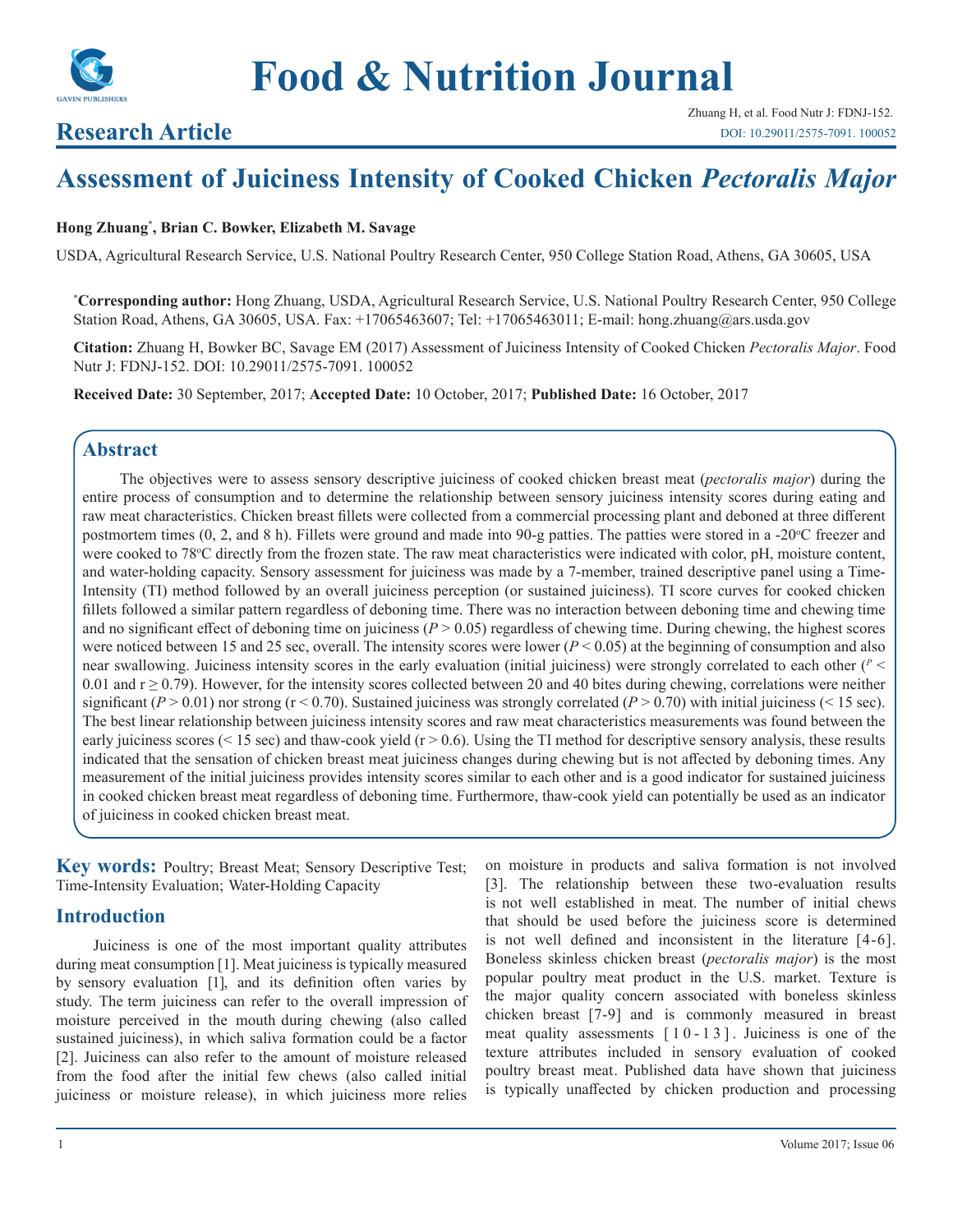conditions  $[6, 10, 14, 15]$ . However, the methods used to measure the juiciness of cooked chicken breast meat have been limited to the sensory perception at a particular moment or based on a static method  $\lceil 16, 17 \rceil$  even though most processes involved in eating, e.g. mastication and salivation, are dynamic processes. Thus, methods acknowledging dynamic properties of eating are likely to produce results more valid than static methods. Time-Intensity (TI) is a technique for recording changes in the intensity of sensory perceptions with respect to time [18]. In meats research, TI has been used to record temporal changes in perception of texture. Duizer et al. (1993) [19] used TI method to measure tenderness of different beef muscles and found that the TI curves could be used to successfully separate muscles and group trained panelists into two clusters based on their TI perception patterns. Bulter et al. (1996) [20] used the TI method to assess the meat texture attribute of tenderness. They concluded that compared with single point assessments by trained panelists (static method), TI results not only were comparable in discriminating the effects of breeds and sample types on the perception of pork tenderness, but also provided a clearer illustration of the nature of the differences. Lorido et al. (2014) [21] found that TI was a suitable technique to assess the impact of composition and structure on both flavor and texture perceptions in a variety of pork meat products and concluded that TI data provided additional insight on sensory perception compared to quantitative descriptive analysis. An evaluation of poultry meat using the TI method has not been reported and may provide new insights into the sensory quality traits of cooked poultry meat products. The objective of the present study was to investigate the juiciness intensity scores during chewing using the TI method and their relationship to moisture release during initial juiciness evaluation, sustained juiciness, and raw meat characteristics in cooked chicken *pectoralis major*. Because Postmortem (PM) deboning time significantly affects texture properties of breast meat, the breast meat used in this experiment were deboned at three different PM times.

#### **Materials and Methods**

#### **Broiler Breast Fillet Samples**

During each of 4 replications, commercially processed and eviscerated pre-chill carcasses from broilers (approximately 42 d old) were obtained from a local processing plant (Athens, GA). Carcasses were placed in coolers and transported to the laboratory within 20 min. Breast fillets from three carcasses were removed from bones pre-chill (about 45 min PM). Carcasses used for 2 and 8h samples were chilled in a pre-chill water tank at  $14\text{ C}$ for 0.25 h followed by submersion in water immersion chill  $\tan \theta$  at  $\theta$  for  $\theta$  min. Three immersion-chilled carcasses were deboned at 2 h PM and three chilled carcasses were placed in ziploc freezer bags (1 carcass/bag) and held at  $1-2$ °C in a

refrigerator for 6 h before being deboned 8 h PM.

#### **Meat Quality Characteristics (Color, pH, Moisture, and Water-Holding Capacity)**

Surface color (CIE L\*a\*b\*) of boneless skinless broiler breast were measured with a Minolta spectrophotometer CM-2600d (Konica Minolta, Ramsey, NJ) with settings of illuminant 10° C observer, specular component excluded, and an 8-mm aperture. Surface measurement areas were selected to avoid obvious defects (bruises, discolorations, hemorrhages, or any other conditions that might have prevented uniform color readings). Three measurements were taken on the bone or medial side of the fillet. Each measurement was the result of 3 averaged readings by the spectrophotometer. The pH of the fillets was determined at the cranial end with a Sentron model 2001 pH meter and a Lance FET piercing probe (Sentron, Gig Harbor, WA). Moisture content was measured by the AOAC method [22]. Breast meat (25 g) was minced with a one-touch chopper (The Black & Decker Corporation, Towson, Maryland, USA) for one minute. Five grams of minced meat was dried in an aluminum pan at 100° C for 18 h. The sample was weighed after being cooled to room temperature in a desiccator. Water-Holding Capacity (WHC) was estimated in the fillets using the filter paper press method, a swelling/centrifugation method, and a cooking method. The filter papers method described by Honikel and Hamm (1994) [23] was used to determine the amount of expressible fluid. Three hundred mg of meat tissue from the cranial end of fillets was placed on filter paper (11 cm diameter Whatman No. 1 filter paper) and pressed at 50 kg (a 50 kg-load cell) for 5 min by a TA-XTPlus Texture Analyzer (Stable Micro Systems, Surrey, UK). The wet filter paper was then scanned into a computer using Canon scanner (Model: CanoScan LIDE 60, Canon USA, Inc. Lake Success, NY 11042). The meat area and the total fluid area were measured using the computer with Adobe Photoshop software (CS3 Extended, San Jose, CA 95110). The results were expressed as a ratio of fluid area over total fluid area [24] to estimate amount of expressible fluid (fpWHC) in meat. A swelling/centrifugation method similar to that developed by Wardlaw et al. (1973) [25] was used for estimation of water uptake by the fresh meat. Ten grams of the minced meat sample (from the meat chopped for moisture analysis) and 15 mL of 0.6 M NaCl solution were added into a 50-mL centrifuge tube and mixed with a Vortex mixer for 1 min. The tube was then refrigerated at 4°C for 15 min before being centrifuged at 4°C at 3,000 g for 15 min. The water uptake (% scWHC) was determined by the formula:  $\%$  salt-induced water uptake = 100 x (Wpellet -Wsample)/Wsample, where Wsample represents initial muscle sample weight and Wpellet refers to the solid material at the bottom of the tube after centrifugation. For the cooking method, the patties were cooked in individual vacuum-sealed bags. Cook yield included both thaw yield and cook yield and was calculated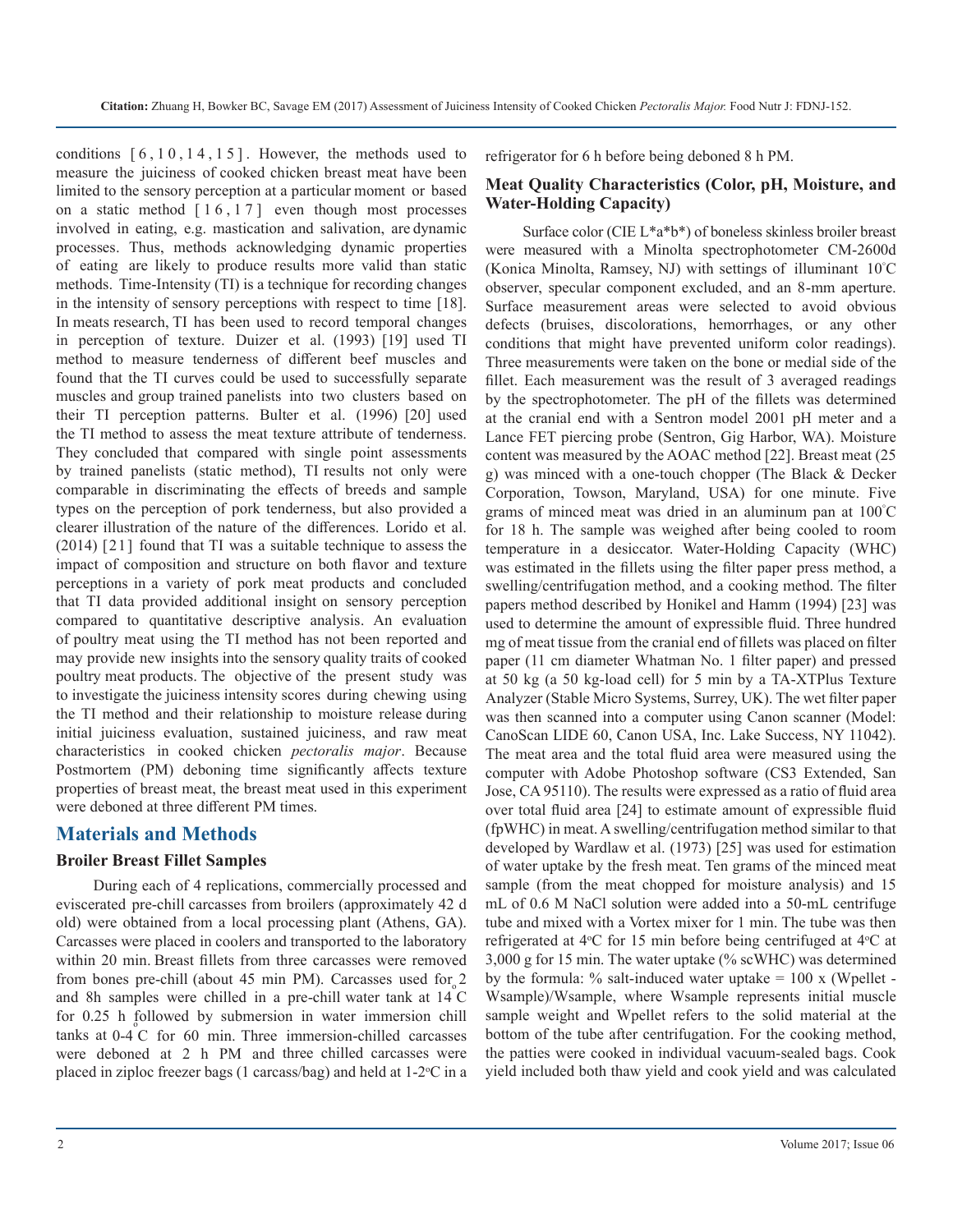**Citation:** Zhuang H, Bowker BC, Savage EM (2017) Assessment of Juiciness Intensity of Cooked Chicken *Pectoralis Major.* Food Nutr J: FDNJ-152.

by 100 x (Wcooked/Wfresh), where Wcooked represents sample weight after cooking and Wfresh refers to the initial sample weight before freezing at  $-20$ °C.

#### **Sample Preparation and Cooking**

Composite patties (3 patties/deboning time/rep) were prepared by grinding the remaining portions of the breast fillets with a Megaforce 3000 series  $T^M$  air cooled electric meat grinder with a chopper plate of  $1/4$ " square hole. After grinding, the meat was manually homogenized and circular 90-gram composite patties (9 cm in diameter and 0.5 cm thick) were formed using a round Ateco cutter (August Thomsen Corp, Glen Cove, N.Y. N.Y. 11542). Patties were then individually placed in polymeric cooking bags (Seal-a-Meal, The Holmes Group, El Paso, Tex., U.S.A.) and stored at -20° C before use. All samples were cooked directly from the frozen state to an internal temperature of 78- 80° C in a Henny Penny MCS-6 combi oven (Henny Penny Corp. Eaton, OH 45320) set at 85°C on the tender steam setting. Internal temperatures were checked with a hand- held Digi-Sense digital thermometer fitted with a Physitemp hypodermic needle microprobe. The purpose to use chicken breast patties in this study was to reduce variations in sensory juiciness intensity evaluation.

#### **Sensory Evaluation**

Samples were analyzed by a 7-member trained panel with more than 100-h training and more than 2-years experience in sensory evaluation of cooked chicken meat. Cooked patties were portioned using an apple wedge cutter. Each panelist received one wedge. TI-juiciness of the meat samples was assessed for 40 seconds on 0-15 point line scale using a Spectrum™ like approach. Trained assessors chewed at a rate of one chew/sec and selected zero when samples were ready to swallow. Overall juiciness, as

a sustained juiciness assessment [26], was scored following TI assessments.

#### **Statistics**

Statistical analyses were conducted using SAS (SAS version 9.4, SAS Institute Inc., 2013, Cary, NC). Meat quality characteristics were analyzed as a one-way ANOVA (deboning time) using PROC GLM. For sensory data, the means of intensity scores collected from individual panelists were first calculated for each patty. Then they subjected to a two-way ANOVA with PROC GLM procedure with deboning (hot-boned, 2h, or 8h), chewing time (overall, 1, 2, 5, 10, 15, 20, 25, 30, 35, or 40sec), and their interaction as main effects in addition to replication. Means were separated with the Tukey option at a significance level of 0.05. Pearson's correlations between measurements were determined via PROC CORR with a determinant of significance at  $P < 0.01$ .

# **Results and Discussion**

Tables 1 and 2 show the broiler carcass weights and the meat quality characteristics of the chicken breast fillets used in this study. Average carcass weight was 1521 g and L\* and pH values of broiler breast meat were 50.9 and 5.96 (Table 1), respectively. There were no significant differences ( $P > 0.05$ ) in carcass weight, thaw-cook yields, or fpWHC between the three deboning times. However, significant differences ( $P < 0.05$ ) were noted for CIE L<sup>\*a\*b\*</sup> values, pH, moisture content, and scWHC among the three deboning times. L\* values of 2h and 8h samples were significantly higher than hot- boned fillets and pH values of 8h samples were significantly lower than hot-boned and 2h samples. It has been well documented that there are a positive relationship between L\* values of chicken breast fillet surfaces and aging time and negative relationships between pH values and aging time and between pH and L\* values during the early period [27-31].

|                                                                                                          | <b>DEBONING TIME</b><br>Carcass weight (g)<br>$L^*$ (lightness) | <b>CHICKEN BREAST FILLET</b> |                           |                        |                   |  |  |  |
|----------------------------------------------------------------------------------------------------------|-----------------------------------------------------------------|------------------------------|---------------------------|------------------------|-------------------|--|--|--|
|                                                                                                          |                                                                 | $a^*$ (redness)              | b*(yellowness)            | pH                     |                   |  |  |  |
| Hot-boned                                                                                                | $1497^{\circ}$ $\pm$ 51                                         | $47.2^{\circ}$ ± 0.4         | $-0.26^{\circ} \pm 0.23$  | $8.7^{\rm b} \pm 0.4$  | $6.144 \pm 0.04$  |  |  |  |
| 2 h                                                                                                      | $1497^{\circ}$ ± 49                                             | $51.6^{\circ} \pm 0.7$       | $0.55^{\circ}$ $\pm$ 0.22 | $10.8^{\circ} \pm 0.6$ | $6.014 \pm 0.04$  |  |  |  |
| 8 h                                                                                                      | $1570^{\circ} \pm 38$                                           | $53.9^{\circ}$ ± 1.1         | $0.04a^{b} \pm 0.22$      | $9.5a^{b} \pm 0.5$     | $5.73^b \pm 0.06$ |  |  |  |
| a,bMean values with no common superscript in the same column are significantly different ( $P < 0.05$ ). |                                                                 |                              |                           |                        |                   |  |  |  |

**Table 1:** Raw weight of broiler carcasses and color and pH of raw broiler fillets (*pectoralis major*) deboned at different postmortem times (mean ± SE,  $n = 12$ ).

|                                                                                                           | <b>WATER-HOLDING CAPACITY</b> |                      |                        |                  |  |  |  |  |  |
|-----------------------------------------------------------------------------------------------------------|-------------------------------|----------------------|------------------------|------------------|--|--|--|--|--|
| <b>DEBONING TIME</b>                                                                                      | Moisture content $(\% )$      | Thaw-cook yield      | scWHC (% increase)     | fpWHC (Ratio)    |  |  |  |  |  |
| Hot-boned                                                                                                 | $75.7^{\rm b} \pm 0.1$        | $75.44 \pm 0.5$      | $26.9^{\circ}$ ± 3.4   | $0.774 \pm 0.01$ |  |  |  |  |  |
| 2 h                                                                                                       | $76.2^{\mathrm{a}} \pm 0.1$   | $75.7^{\circ}$ ± 1.4 | $62.6^{\circ}$ ± 12.1  | $0.764 \pm 0.01$ |  |  |  |  |  |
| 8 h                                                                                                       | $76.5^{\circ} \pm 0.1$        | $76.54 \pm 1.0$      | $71.9^{\circ} \pm 9.6$ | $0.764 \pm 0.01$ |  |  |  |  |  |
| a,b Mean values with no common superscript in the same column are significantly different ( $P < 0.05$ ). |                               |                      |                        |                  |  |  |  |  |  |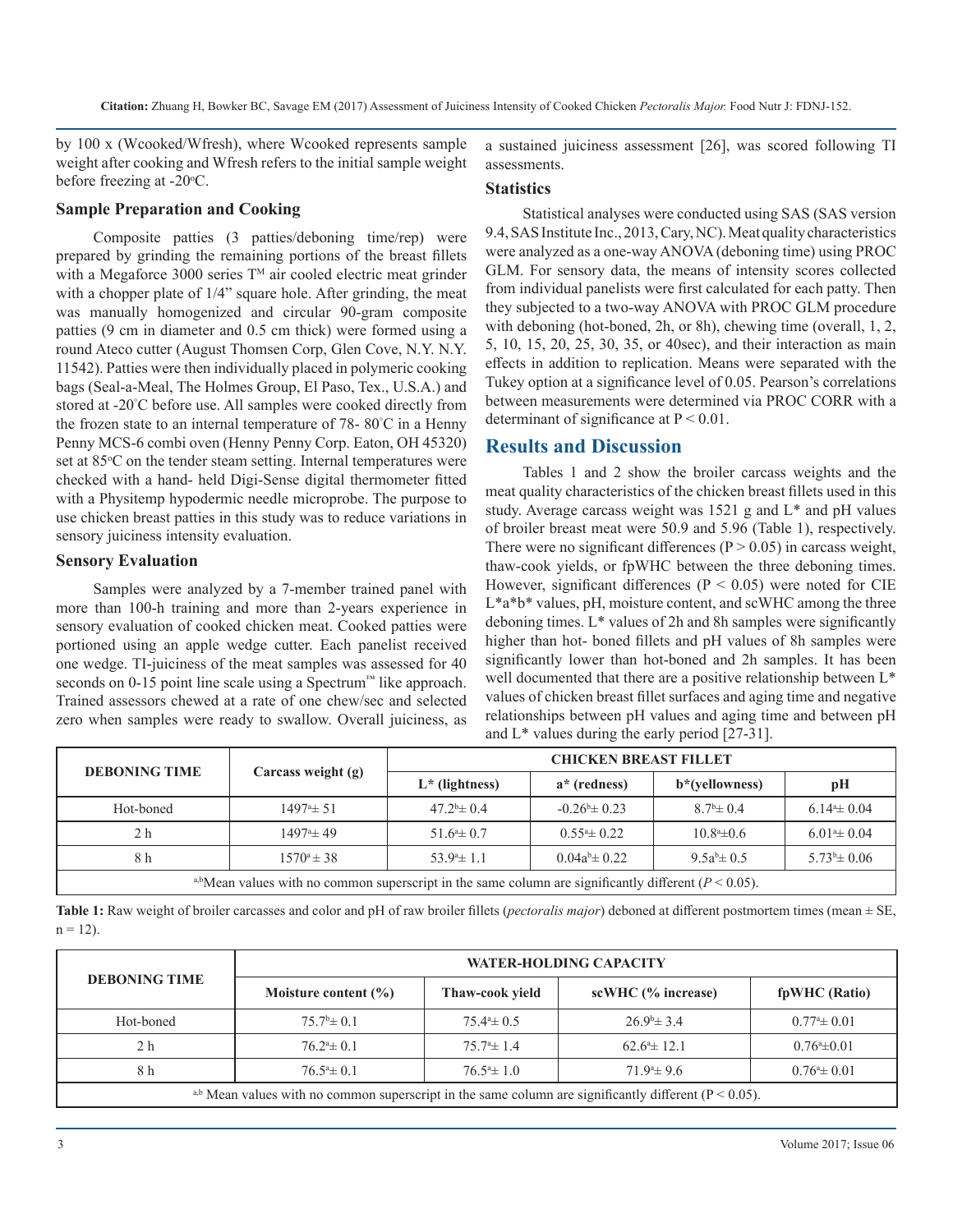**Table 2:** Moisture content and water-holding capacity of broiler fillets (*pectoralis major*) deboned at different postmortem times (mean  $\pm$  SE, n = 12).

These relationships are generally attributed to glycolysis and the formation of lactic acid in muscles after slaughter [32]. The results in the current study are well in line with published data, indicating that there were differences in the fillet properties between the three PM deboning times.

Average TI-curves for the three deboning treatments and the TI juiciness intensity scores extracted from the TI curves are shown in Figure 1 and Table 3, respectively. The perception of juiciness in cooked breast meat deboned at the three different PM times followed similar patterns throughout the duration of eating (Figure 1). The average intensity scores reached 3.3-3.7 after the first second of bites. After that, only slight increases were noticed in the intensity scores and the changes varied with PM deboning time. After 30 sec of chewing, however, the intensity scores dropped rapidly from > 3.7 to 1.4 regardless of deboning time. Although the specific patterns might differ from panelist to panelist [33,34], a similar overall pattern in the juiciness intensity scores has also been found during chewing of different meat samples [21,35,36]. In the literature, the sudden drop in the intensity juiciness score at the end of the evaluation of a meat sample has been called a 'ski jump' effect and attributed to the fact that juiciness, unlike tenderness, persisted throughout the mastication to the point of swallowing and thus terminated abruptly [34].

|                                                                                                                                                                                                           | <b>DEBONING TIME</b> | <b>OVERALL</b> |     |                   |  |  |  |  |
|-----------------------------------------------------------------------------------------------------------------------------------------------------------------------------------------------------------|----------------------|----------------|-----|-------------------|--|--|--|--|
| <b>JUICINESS ASSESSMENT/SECOND</b>                                                                                                                                                                        | <b>Hot-boned</b>     | 2 <sub>h</sub> | 8 h |                   |  |  |  |  |
| One (initial juiciness)                                                                                                                                                                                   | 3.3                  | 3.3            | 3.7 | 3.4d              |  |  |  |  |
| Two (initial juiciness)                                                                                                                                                                                   | 3.6                  | 3.6            | 3.9 | 3.6cd             |  |  |  |  |
| Five (initial juiciness)                                                                                                                                                                                  | 3.8                  | 3.9            | 4.2 | 3.9abc            |  |  |  |  |
| Ten                                                                                                                                                                                                       | $\overline{4}$       | 4.1            | 4.3 | 4.0ab             |  |  |  |  |
| Fifteen                                                                                                                                                                                                   | 4.1                  | 4.2            | 4.5 | 4.2a              |  |  |  |  |
| Twenty                                                                                                                                                                                                    | 4.1                  | 4.1            | 4.4 | 4.1ab             |  |  |  |  |
| Twenty five                                                                                                                                                                                               | 4.2                  | 4.2            | 4.2 | 4.1ab             |  |  |  |  |
| Thirty                                                                                                                                                                                                    | 3.9                  | 3.9            | 3.7 | 3.8 <sub>bc</sub> |  |  |  |  |
| Thirty five                                                                                                                                                                                               | 3.1                  | 2.8            | 2.5 | 2.8e              |  |  |  |  |
| Forty                                                                                                                                                                                                     | 1.8                  | 1.5            | 1.4 | 1.6f              |  |  |  |  |
| Overall (sustained juiciness)                                                                                                                                                                             | 3.9                  | 4.1            | 4.2 | 4.0ab             |  |  |  |  |
| Level of significance $(P)$<br>$< 0001$ (TI time)<br>0.0867 (Debone)<br>$0.1208$ (TI tim e X Deboning)                                                                                                    |                      |                |     |                   |  |  |  |  |
| <sup>a-f</sup> Mean values with no common superscript are significantly different ( $P < 0.05$ ).<br><sup>1</sup> Intensities with a higher number are stronger (16-point scales). $SE =$ standard error. |                      |                |     |                   |  |  |  |  |

Error mean square (EMS) was 0.1 for deboning time X chewing time means and 0.2 for overall means.

**Table 3:** Average intensity scores of descriptive sensory texture attribute juiciness of broiler breast meat (*pectoralis major*) deboned at different postmortem times (mean  $\pm$  SE, n = 12)<sup>1</sup>.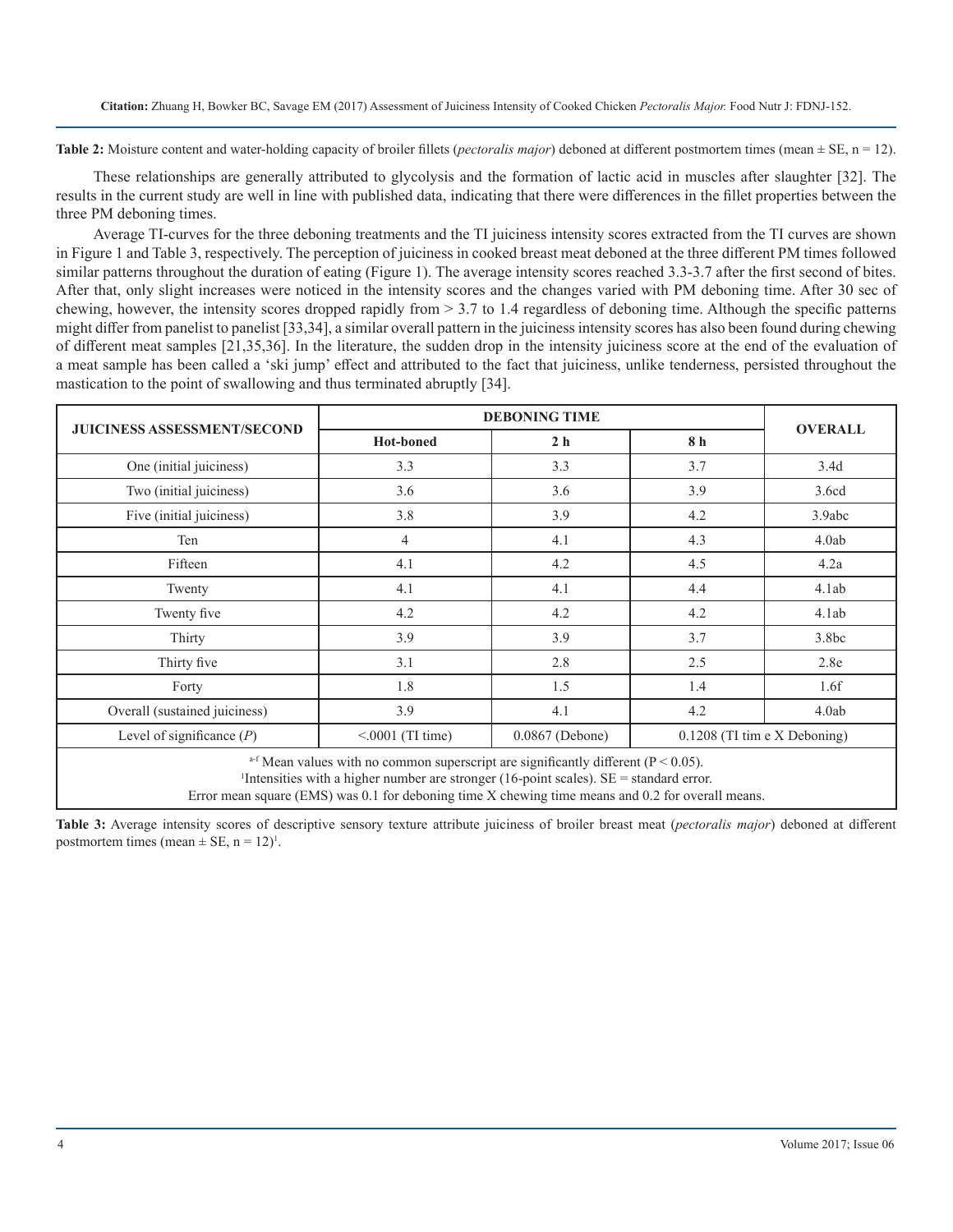

**Figure 1:** Time intensity curves for juiciness intensity scores of cooked chicken breast meat deboned at three different postmortem times. The curves are combined means of 4 replications with 7 trained sensory panelists in each replication.

There were no significant differences in average juiciness intensity scores between the three deboning times regardless of chewing time (Table 3). However, there were significant differences in the scores during chewing (Table 3). Overall, the highest intensity score was after 10 sec (or bites), which was significantly higher than the score at the first and second sec and the scores after 30 sec. There were also no differences ( $P > 0.05$ ) between the overall juiciness (sustained juiciness) intensity scores and the juiciness intensity scores after 2 sec and before 30 sec. However, there were differences ( $P < 0.05$ ) between the sustained juiciness scores and the scores before 2 sec and after 30 sec. Juiciness has been one of the most commonly evaluated sensory attributes for cooked chicken breast meat. However, it is hardly affected by chicken production practices [14,15] or primary processing techniques [37,38]. Zhuang et al. (2007) [6] randomly collected 6 different brands of boneless skinless chicken breast products (without additives), which could have been processed and handled very differently, from local grocery stores in Athens, GA, and did not find any significant difference in average intensity scores of juiciness between the brands. Cavitt et al. (2005) and Xiong et al. (2006) [10,12] measured juiciness intensity scores of cooked broiler breast fillets deboned at 9 different times within 24 h PM and found no differences between those deboning times. Our re-

sults, in agreement with those data, further demonstrate that PM deboning time does not significantly alter the juiciness perception of cooked chicken breast meat at any evaluation point throughout mastication. However, average values of juiciness intensity scores for cooked chicken breast meat could differ depending upon the time during chewing at which juiciness is recorded. For cooked chicken breast fillets, the perception between 5 sec and 30 sec for juiciness intensity were similar to each other and sustained juiciness scores are similar to these juiciness scores. Table 4 shows the descriptive statistics for the variables measured in this study. For juiciness intensity scores, relatively more variation (coefficient of variation was greater than 12%) was observed at the beginning (fewer than 10 sec or bites) and end (more than 30 sec or bites) of mastication compared with those between 20 and 25 sec (coefficient of variation was less than 8%) of TI evaluation. In a study on the sensory perceptions of tenderness and juiciness of cooked beef and pork using TI methodology, Brown et al. (1996) [33] made the comparison of the perceptions of juiciness by seven individual panelists during mastication. Their data showed more variations in the juiciness perception at the beginning (less than 10 sec of chewing) and end (more than 20 sec) of mastication among the panelists. Zimoch and Gullett (1997) [34] attributed the variability in TI perception of juiciness among trained sensory panelists to different chewing behavior. Our data here also indicate that it could reduce the variability in juiciness intensity scores if trained sensory panelists were asked to record their perception after more than 10 sec of chewing or to use sustained juiciness in the evaluation of cooked chicken breast meat. Table 5 shows significant (P  $< 0.01$ ) and strong ( $r \ge 0.79$ ) correlations between the juiciness intensity scores evaluated before 15 sec. Scores given at 20 sec were significantly correlated with those at 2 through 15 sec of chewing  $(P < 0.005)$  but the correlation coefficients were less than 0.70. Strong correlations ( $P < 0.01$ ) were observed between TI juiciness scores that were recorded close to each other. There were no significant correlations between juiciness scores collected after 20 sec of mastication and scores before 15 sec of mastication, with the exception of 15 versus 25 sec. There were significant ( $P \le 0.0001$ ) and strong  $(r > 0.70)$  correlations between initial juiciness scores (collected before 15 sec) and sustained juiciness scores. There were significant ( $P < 0.01$ ) but not strong correlations ( $r < 0.7$ ) between sustained juiciness and juiciness scores collected between the 20 and 25 sec of chewing. However, no significant correlations were found between sustained juiciness and TI scores from greater than 25 sec.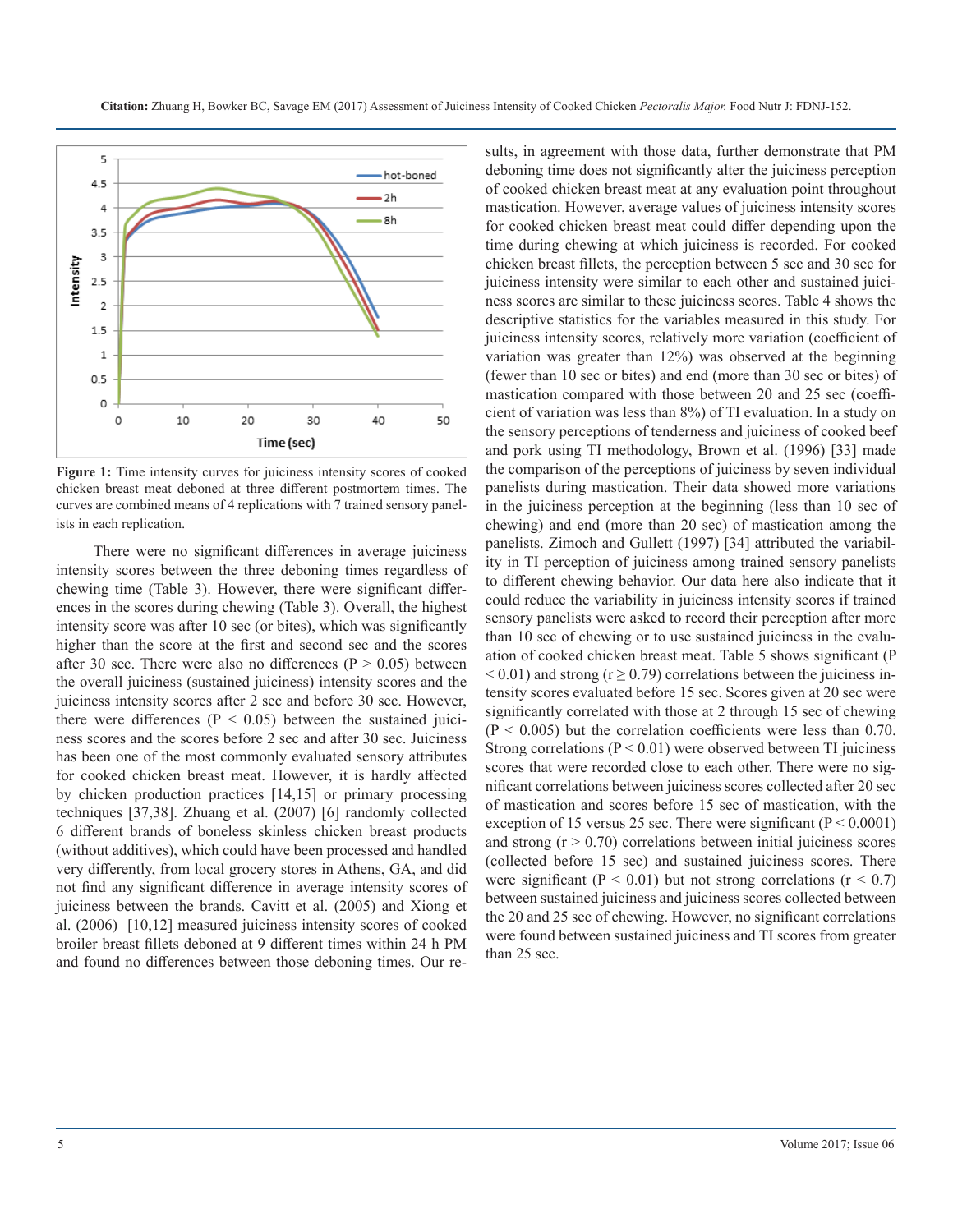| <b>ASSESSMENT/SEC-</b><br><b>JUICINESS</b><br><b>OND</b> | <b>Observations</b> | <b>Minimum</b> | <b>Maximum</b> | Mean   | <b>Std.</b> deviation |
|----------------------------------------------------------|---------------------|----------------|----------------|--------|-----------------------|
| One                                                      | 36                  | 1.99           | 4.533          | 3.376  | 0.632                 |
| Two                                                      | 36                  | 2.221          | 4.729          | 3.602  | 0.624                 |
| Five                                                     | 36                  | 2.427          | 4.791          | 3.921  | 0.556                 |
| Ten                                                      | 36                  | 2.641          | 4.835          | 4.046  | 0.513                 |
| Fifteen                                                  | 36                  | 2.866          | 4.966          | 4.185  | 0.467                 |
| Twenty                                                   | 36                  | 3.253          | 4.741          | 4.132  | 0.329                 |
| Twenty five                                              | 36                  | 3.381          | 4.743          | 4.12   | 0.312                 |
| Thirty                                                   | 36                  | 2.339          | 4.487          | 3.779  | 0.532                 |
| Thirty five                                              | 36                  | 2.066          | 4.034          | 2.813  | 0.544                 |
| Forty                                                    | 36                  | 0.905          | 2.621          | 1.559  | 0.515                 |
| Overall                                                  | 36                  | 2.719          | 4.776          | 4.007  | 0.438                 |
| $\mathbf L$                                              | 36                  | 44.073         | 60.643         | 50.881 | 3.816                 |
| $\rm{a}$                                                 | 36                  | $-1.383$       | 1.813          | 0.109  | 0.819                 |
| $\mathbf b$                                              | 36                  | 6.277          | 13.793         | 9.677  | 1.908                 |
| Moisture                                                 | 36                  | 75.141         | 77.241         | 76.117 | 0.531                 |
| pH                                                       | 36                  | 5.35           | 6.35           | 5.963  | 0.237                 |
| Carcass weight                                           | 36                  | 1215           | 1887           | 1521.1 | 159.88                |
| Thaw-cook yield                                          | 36                  | 68.732         | 85.339         | 75.86  | 3.555                 |
| scWHC                                                    | 36                  | 6.194          | 153.62         | 53.795 | 36.516                |
| fpWHC                                                    | 36                  | 0.689          | 0.798          | 0.766  | 0.023                 |

**Citation:** Zhuang H, Bowker BC, Savage EM (2017) Assessment of Juiciness Intensity of Cooked Chicken *Pectoralis Major.* Food Nutr J: FDNJ-152.

**Table 4:** Descriptive statistics of observations, range, mean, and standard deviation for 20 different variables in broiler breast meat (pectoralis major).

| <b>SECOND</b> /<br><b>CHEW</b> | One       | Two       | <b>Five</b> | <b>Ten</b>     | <b>Fifteen</b> | <b>Twenty</b> | Twenty<br><b>Five</b> | <b>Thirty</b> | <b>Thirty</b><br>five | Forty   | Overall |
|--------------------------------|-----------|-----------|-------------|----------------|----------------|---------------|-----------------------|---------------|-----------------------|---------|---------|
| One                            |           |           |             |                |                |               |                       |               |                       |         |         |
| Two                            | $0.98***$ |           |             |                |                |               |                       |               |                       |         |         |
| Five                           | $0.93***$ | $0.97***$ |             |                |                |               |                       |               |                       |         |         |
| Ten                            | $0.86***$ | $0.91***$ | $0.95***$   |                |                |               |                       |               |                       |         |         |
| Fifteen                        | $0.79***$ | $0.84***$ | $0.89***$   | $0.94***$      |                |               |                       |               |                       |         |         |
| Twenty                         | 0.4       | $0.42*$   | $0.47*$     | $0.49*$        | $0.67***$      |               |                       |               |                       |         |         |
| Twenty five                    | 0.25      | 0.25      | 0.28        | 0.27           | $0.46*$        | $0.73***$     |                       |               |                       |         |         |
| Thirty                         | $-0.05$   | $-0$      | 0.02        | $\overline{0}$ | 0.14           | $0.43*$       | $0.52**$              |               |                       |         |         |
| Thirty five                    | $-0.28$   | $-0.3$    | $-0.23$     | $-0.25$        | $-0.27$        | 0.002         | 0.14                  | $0.54**$      | 1                     |         |         |
| Forty                          | $-0.35$   | $-0.4$    | $-0.34$     | $-0.34$        | $-0.36$        | $-0.12$       | 0.17                  | $0.51*$       | $0.79***$             |         |         |
| Overall                        | $0.73***$ | $0.78***$ | $0.83***$   | $0.85***$      | $0.92***$      | $0.67***$     | $0.56**$              | 0.27          | $-0.18$               | $-0.19$ |         |

Table 5: Pearson's correlation coefficients between sensory juiciness intensity scores (n = 36).

In sensory evaluation, juiciness is typically assessed by one of two criteria: initial juiciness/moisture release or sustained juiciness. Initial juiciness is the moisture during the first few chews produced by a rapid release of meat juices and sustained juiciness is caused by fat in the sample that causes a slow release of saliva after continued mastication [39]. For cooked beef, the principle sources of juiciness reside in the water and intramuscular lipids. When heated and masticated, the broth then promotes saliva production. Therefore, juiciness has been attributed to the flow of juices from the actual meat and the moisture produced by saliva in the mouth during mastication [1,40]. Because of its low fat content (less than 3%), saliva formation stimulated by intramuscular lipids may not play a role in sustained juiciness in chicken breast meat. In the current study, this assertion is supported by the observations that there were no great increases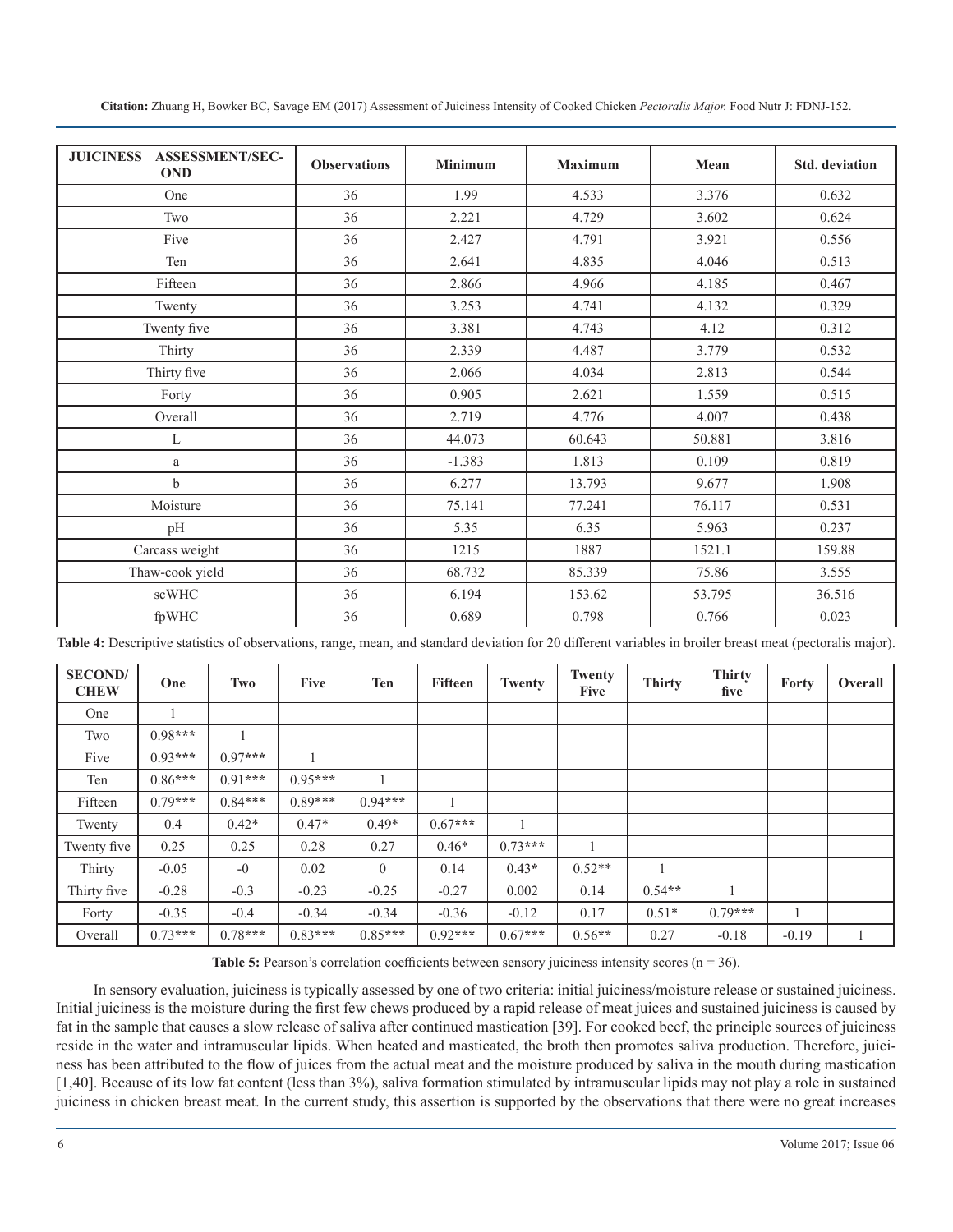in juiciness intensity scores after the first few bites (Figure 1). These results also demonstrate that the perceptions of both initial and sustained juiciness are similar in cooked chicken breast meat. For cooked chicken breast meat, the juiciness or moisture release intensity scores collected from the initial 15 bites or within TI 15 sec during chewing can be used to predict each other as well as sustained juiciness scores. Thus, any of the scores within 15 sec can be used as meat juiciness measurements without affecting the results. Overall, the initial moisture release  $(≤ 15 \text{ bits})$  has more impact on the panel's overall juiciness perception than those after 20 sec of chewing.

Table 6 shows that there were no significant linear relationships between any of the juiciness intensity score (regardless of TI time) and the measurement of color, moisture content, pH, carcass weight, or fpWHC. However, initial juiciness scores (1-15 sec) and sustained juiciness were significantly correlated with thaw-cook yield ( $P < 0.01$ ,  $r > 0.60$ ) and scWHC ( $P < 0.01$ ,  $r > 0.50$ ). Despite the fact that juiciness is one of the most commonly evaluated sensory attributes for cooked meat products, standard instrumental methods for measuring juiciness have not been established like they have for tenderness. Although raw breast meat characteristics are often measured, these parameters are rarely related to sample juiciness in cooked meat, especially to sensory juiciness intensity scores. Liu et al. (2004) [32] carried out a principal component analysis of meat characteristics (pH, color, cook loss, and shear force) and sensory measurements of cooked chicken breast deboned at different PM times and found that among the quality characteristics, the highest r value (although it was very weak) existed between cook yield and juiciness intensity scores. With beef steak, Lucherk et al. (2017) [41] assessed the relationships between objective measurements and sensory juiciness ratings and found that of the 21 objective measurements (such as marbling score, CIE L\*a\*b\*, pH, free water, bound water, protein swelling, drip loss, expressible moisture, fpWHC, and water activity) in raw meat, only cook loss was strongly associated with initial and sustained juiciness intensity scores  $(r > 0.70)$ followed by fpWHC  $(r < 0.30)$ . The correlation coefficients for pH, color, drip loss, and expressible moisture were less than 0.22. Our data are consistent with these findings and demonstrate that cook yield may be used to indicate juiciness intensity perception of cooked chicken breast meat. The effect of cook yield/loss on sensory juiciness perception has been attributed to the water loss in raw meat resulting from cooking [4,41].

|                    | One                                                    | Two       | <b>Five</b>    | <b>Ten</b> | <b>Fifteen</b> | Twenty  | Twenty<br><b>Five</b> | <b>Thirty</b> | <b>Thirty</b><br>five | Forty    | <b>Overall</b> |
|--------------------|--------------------------------------------------------|-----------|----------------|------------|----------------|---------|-----------------------|---------------|-----------------------|----------|----------------|
| L                  | $-0$                                                   | $-0.09$   | $-0$           | $-0.01$    | 0.07           | 0.16    | $-0.05$               | $-0.05$       | $-0.29$               | $-0.25$  | $-0.05$        |
| a                  | 0.1                                                    | 0.13      | 0.2            | 0.14       | 0.17           | 0.32    | 0.36                  | 0.26          | 0.21                  | 0.04     | 0.17           |
| b                  | $\theta$                                               | 0.01      | $\theta$       | $-0.07$    | $-0.04$        | 0.13    | 0.25                  | 0.37          | 0.3                   | 0.26     | 0.02           |
| mois               | 0.1                                                    | 0.09      | 0.1            | 0.19       | 0.33           | $0.45*$ | 0.28                  | 0.11          | $-0.27$               | $-0.14$  | 0.35           |
| pH                 | $-0$                                                   | $-0.07$   | $-0$           | $-0.13$    | $-0.2$         | $-0.29$ | $-0.05$               | 0.22          | 0.32                  | 0.23     | $-0.16$        |
| Carcass wt         | $\theta$                                               | 0.01      | $\overline{0}$ | $-0.06$    | $-0.03$        | 0.04    | $\theta$              | 0.09          | $-0.12$               | $-0.17$  | $-0.14$        |
| Thaw-cook<br>yield | $0.67***$                                              | $0.71***$ | $0.68***$      | $0.70***$  | $0.65***$      | 0.15    | $-0.01$               | $-0.22$       | $-0.37$               | $-0.41*$ | $0.63***$      |
| scWHC              | $0.53**$                                               | $0.53**$  | $(0.50)*$      | $0.53**$   | $0.57**$       | 0.23    | 0.09                  | $-0.19$       | $-0.42*$              | $-0.42*$ | $0.58**$       |
| fpWHC              | $-0$                                                   | $-0.17$   | $-0$           | $-0.03$    | 0.03           | 0.22    | 0.37                  | 0.02          | 0.11                  | 0.12     | $\overline{0}$ |
|                    | *** $P < 0.0001$ ; ** $P \le 0.001$ ; * $P \le 0.01$ . |           |                |            |                |         |                       |               |                       |          |                |

Table 6: Pearson's correlation coefficients between sensory juiciness intensity scores of broiler breast meat and instrumental measurements in broiler breast fillets ( $n = 36$ ).

## **Conclusions**

Although juiciness in cooked chicken breast meat has been reported frequently in conjunction with tenderness, an in-depth understanding of this sensory attribute and its assessment has been previously lacking. In the present study, sensory juiciness intensity of cooked chicken breast meat was targeted specifically using TI methodology and its relationships with raw meat characteristics were assessed. Results demonstrated that juiciness intensity perception of cooked chicken breast meat follows a similar pattern during mastication regardless of deboning time. Average juiciness intensity scores depend upon the time during mastication at which juiciness is determined, but are not affected by postmortem deboning time regardless of the TI evaluation time. Juiciness intensity perception is not always linearly correlated between different chewing moments. However, there are strong relationships amongst initial juiciness scores and between initial juiciness scores and sustained juiciness scores, indicating that they provide similar juiciness attribute assessments in cooked chicken breast meat. Our data also provide evidence that cook yield/loss of raw chicken breast meat could be an indicator for the juiciness perception in sensory evaluation.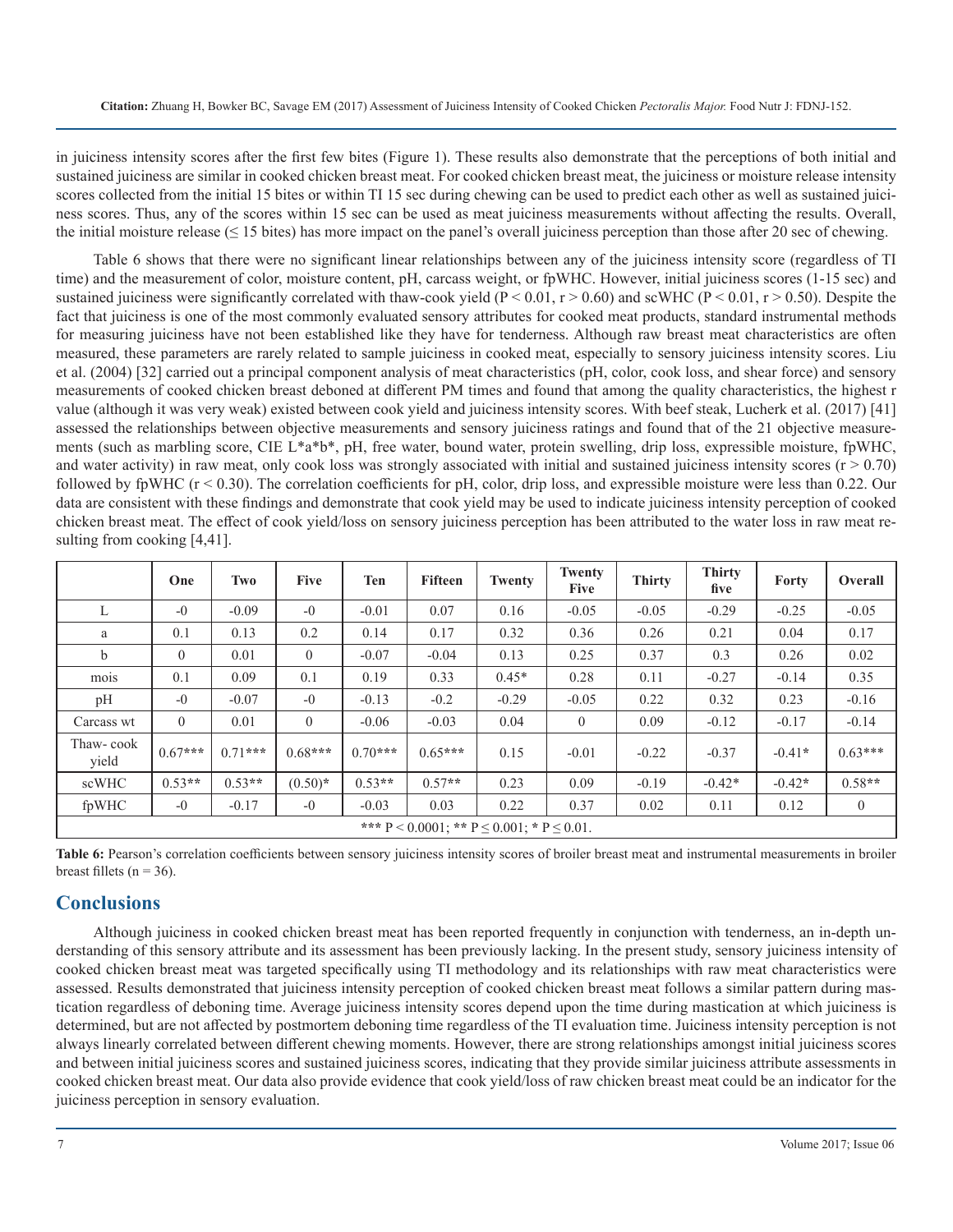# **References**

- Winger RJ, Hagyard CJ (1994) Juiciness its importance and some [contributing. Quality attributes and their measurement in meat, poultry](https://link.springer.com/chapter/10.1007/978-1-4615-2167-9_4)  [and fish products. Pg No: 94-124.](https://link.springer.com/chapter/10.1007/978-1-4615-2167-9_4)
- 2. Bratzler L (1960) Palatability characteristics of meat. In: Price JF, Schweigert BS (ed.). The Science of Meat and Meat Products. (3rd Edition), Food & Nutrition Press. Pg No: 328-348.
- 3. [Zimoch J, Findlay CJ \(1998\) Effective discrimination of meat tender](http://onlinelibrary.wiley.com/doi/10.1111/j.1365-2621.1998.tb15828.x/abstract)[ness using dual attribute time intensity. J Food Sci 63: 940-944.](http://onlinelibrary.wiley.com/doi/10.1111/j.1365-2621.1998.tb15828.x/abstract)
- 4. [Aaslyng MD, Bejerholm C, Ertbjerg P, Bertram HC, Andersen HJ](http://www.academia.edu/14292527/Cooking_loss_and_juiciness_of_pork_in_relation_to_raw_meat_quality_and_cooking_procedure)  [\(2003\) Cooking loss and juiciness of pork in relation to raw meat qual](http://www.academia.edu/14292527/Cooking_loss_and_juiciness_of_pork_in_relation_to_raw_meat_quality_and_cooking_procedure)[ity and cooking procedure. Food Qual Pref 14: 277-288.](http://www.academia.edu/14292527/Cooking_loss_and_juiciness_of_pork_in_relation_to_raw_meat_quality_and_cooking_procedure)
- 5. [Cavitt LC, Youm GW, Meullenet JF, Owens CM, Xiong R \(2004\) Pre](http://onlinelibrary.wiley.com/doi/10.1111/j.1365-2621.2004.tb17879.x/abstract)[diction of poultry meat tenderness using razor blade shear, Allo-Kram](http://onlinelibrary.wiley.com/doi/10.1111/j.1365-2621.2004.tb17879.x/abstract)[er shear, and sarcomere length. J Food Sci 69: SNQ11-SNQ15.](http://onlinelibrary.wiley.com/doi/10.1111/j.1365-2621.2004.tb17879.x/abstract)
- 6. [Zhuang H, Savage EM, Kays SE, Himmelsbach DS \(2007\) A survey](http://onlinelibrary.wiley.com/doi/10.1111/j.1745-4557.2007.00178.x/abstract)  [of the quality of six retail brands of boneless, skinless chicken breast](http://onlinelibrary.wiley.com/doi/10.1111/j.1745-4557.2007.00178.x/abstract)  [fillets obtained from retail supermarkets in the Athens, Georgia area. J](http://onlinelibrary.wiley.com/doi/10.1111/j.1745-4557.2007.00178.x/abstract)  [Food Qual 30: 1068-1082.](http://onlinelibrary.wiley.com/doi/10.1111/j.1745-4557.2007.00178.x/abstract)
- 7. [Lyon CE, Hamm D, Thomson JE \(1985\) pH and tenderness of broiler](https://academic.oup.com/ps/article-abstract/64/2/307/1550569/pH-and-Tenderness-of-Broiler-Breast-Meat-Deboned?redirectedFrom=PDF)  [breast meat deboned various times after chilling. Poult Sci 64: 307-310.](https://academic.oup.com/ps/article-abstract/64/2/307/1550569/pH-and-Tenderness-of-Broiler-Breast-Meat-Deboned?redirectedFrom=PDF)
- 8. [Stewart MK, Fletcher DL, Hamm D, Thomson JE \(1984\) The effect](https://academic.oup.com/ps/article-abstract/63/11/2181/1477507/The-Effect-of-Hot-Boning-Broiler-Breast-Meat?redirectedFrom=PDF)  [of hot boning broiler breast meat muscle on postmortem ph decline.](https://academic.oup.com/ps/article-abstract/63/11/2181/1477507/The-Effect-of-Hot-Boning-Broiler-Breast-Meat?redirectedFrom=PDF)  [Poult Sci 63: 2181- 2186.](https://academic.oup.com/ps/article-abstract/63/11/2181/1477507/The-Effect-of-Hot-Boning-Broiler-Breast-Meat?redirectedFrom=PDF)
- 9. [Sams AR \(1999\) Meat quality during processing. Poult Sci 78: 798-](https://www.ncbi.nlm.nih.gov/pubmed/10228979) [803.](https://www.ncbi.nlm.nih.gov/pubmed/10228979)
- 10. [Cavitt LC, Meullenet JFC, Xiong R, Owens CM \(2005\) The relation](http://onlinelibrary.wiley.com/doi/10.1111/j.1745-4573.2005.00001.x/abstract)[ship of razor blade shear, Allo-Kramer shear, Warner-Bratzler shear](http://onlinelibrary.wiley.com/doi/10.1111/j.1745-4573.2005.00001.x/abstract)  [and sensory tests to changes in tenderness of broiler breast fillets. J](http://onlinelibrary.wiley.com/doi/10.1111/j.1745-4573.2005.00001.x/abstract) [Muscle Foods 16: 223-242.](http://onlinelibrary.wiley.com/doi/10.1111/j.1745-4573.2005.00001.x/abstract)
- 11. [Lyon BG, Lyon CE \(2001\) Meat Quality: Sensory and instrumental](https://www.ars.usda.gov/research/publications/publication/?seqNo115=114611)  [evaluations. Poultry Meat Processing 7: 97-120.](https://www.ars.usda.gov/research/publications/publication/?seqNo115=114611)
- 12. [Xiong R, Cavitt LC, Meullenet JF, Owens CM \(2006\) Comparison of](D:\PDF\GFNS\GFNS-152\Comparison of allo- kramer, warner-bratzler and razor blade shears for predicting sensory tenderness of broiler breast meat)  [allo- kramer, warner-bratzler and razor blade shears for predicting sen](D:\PDF\GFNS\GFNS-152\Comparison of allo- kramer, warner-bratzler and razor blade shears for predicting sensory tenderness of broiler breast meat)[sory tenderness of broiler breast meat. J Texture Stud 37: 179-199.](D:\PDF\GFNS\GFNS-152\Comparison of allo- kramer, warner-bratzler and razor blade shears for predicting sensory tenderness of broiler breast meat)
- 13. [Zhuang H, Savage EM \(2011\) Effect of postmortem deboning time](https://pubag.nal.usda.gov/catalog/474300)  [on sensory descriptive flavor and texture profiles of cooked boneless](https://pubag.nal.usda.gov/catalog/474300)  [skinless broiler thighs. LWT-Food Sci Tech 44: 2087-2090.](https://pubag.nal.usda.gov/catalog/474300)
- 14. [Fanatico AC, Pillai PB, Emmert JL, Gbur EE, Meullenet JF, et al. \(2007\)](https://www.ncbi.nlm.nih.gov/pubmed/17954596)  [Sensory attributes of slow- and fast-growing chicken genotypes raised](https://www.ncbi.nlm.nih.gov/pubmed/17954596)  [indoors or with outdoor access. Poult Sci 86: 2441-2449.](https://www.ncbi.nlm.nih.gov/pubmed/17954596)
- 15. [Horsted K, Henning J, Hermansen JE \(2005\) Growth and sensory](http://www.tandfonline.com/doi/abs/10.1080/09064700500520779?journalCode=saga20)  [characteristics of organically reared broilers differing in strain, sex and](http://www.tandfonline.com/doi/abs/10.1080/09064700500520779?journalCode=saga20)  [age at slaughter. Acta Agric Scand A-Anim Sci 55: 149-157.](http://www.tandfonline.com/doi/abs/10.1080/09064700500520779?journalCode=saga20)
- 16. Piggott JR (2000) Dynamism in flavour science and sensory methodology. Food Res Int 33: 191-197.
- 17. [Dijksterhuis GB, Piggott JR \(2001\) Piggott. Dynamic methods of sen](http://cat.inist.fr/?aModele=afficheN&cpsidt=14136213)[sory analysis. Trends Food Sci Technol 11: 284-290.](http://cat.inist.fr/?aModele=afficheN&cpsidt=14136213)
- 18. [Cliff M, Heymann H \(1993\) Development and use of time-intensity](http://agris.fao.org/agris-search/search.do?recordID=CA9500253)  [methodology for sensory evaluation: A review. Food Res Int 26: 375-](http://agris.fao.org/agris-search/search.do?recordID=CA9500253) [385.](http://agris.fao.org/agris-search/search.do?recordID=CA9500253)
- 19. [Duizer LM, Gullett EA, Findlay CJ \(1993\) Time-intensity methodology](http://onlinelibrary.wiley.com/doi/10.1111/j.1365-2621.1993.tb06084.x/full)  [for beef tenderness perception. J Food Sci 58: 943-947.](http://onlinelibrary.wiley.com/doi/10.1111/j.1365-2621.1993.tb06084.x/full)
- 20. [Butler G, Posh LM, Mackie DA, Jones A \(1996\) Time-intensity as a tool](http://agris.fao.org/agris-search/search.do?recordID=US201302872419)  [for the measurement of meat tenderness. Food Qual Pref 7: 193-204.](http://agris.fao.org/agris-search/search.do?recordID=US201302872419)
- 21. [Lorido L, Estévez M, Ventanas S \(2014\) A novel approach to assess](https://www.ncbi.nlm.nih.gov/pubmed/23973565)  [temporal sensory perception of muscle foods: Application of a time](https://www.ncbi.nlm.nih.gov/pubmed/23973565)[intensity technique to diverse Iberian meat products. Meat Sci. 96:](https://www.ncbi.nlm.nih.gov/pubmed/23973565)  [385-393.](https://www.ncbi.nlm.nih.gov/pubmed/23973565)
- 22. [AOAC \(1990\) Official Methods of Analysis. \(15](http://www.scirp.org/(S(lz5mqp453edsnp55rrgjct55))/reference/ReferencesPapers.aspx?ReferenceID=1898608)<sup>th</sup> edition). Washington, DC.
- 23. [Honikel KO, Hamm R \(1994\) Measurement of water-holding capac](https://link.springer.com/chapter/10.1007/978-1-4615-2167-9_5)[ity and juiciness. Quality Attributes and Their Measurement in Meat,](https://link.springer.com/chapter/10.1007/978-1-4615-2167-9_5)  [Poultry and Fish Products. Pg No: 125-161.](https://link.springer.com/chapter/10.1007/978-1-4615-2167-9_5)
- 24. [Kauffman RG, Eikelenboom G, van der Wal PG, Engel B, Zaar M](https://www.ncbi.nlm.nih.gov/pubmed/22055735)  [\(1986\) A comparison of methods to estimate water-holding capacity in](https://www.ncbi.nlm.nih.gov/pubmed/22055735)  [post-rigor procine muscle. Meat Sci 18: 307-322.](https://www.ncbi.nlm.nih.gov/pubmed/22055735)
- 25. [Wardlaw FB, McCaskill LH, Acton JC \(1973\) Effect of postmortem mus](http://onlinelibrary.wiley.com/doi/10.1111/j.1365-2621.1973.tb01444.x/abstract)[cle changes on poultry meat loaf properties. J Food Sci 38: 421-423.](http://onlinelibrary.wiley.com/doi/10.1111/j.1365-2621.1973.tb01444.x/abstract)
- 26. [Pieterse E, Pretorius Q, Hoffman LC, Drew DW \(2014\) The carcass](https://www.deepdyve.com/lp/csiro-publishing/the-carcass-quality-meat-quality-and-sensory-characteristics-of-MGlnGSuUvp)  [quality, meat quality and sensory characteristics of broilers raised on](https://www.deepdyve.com/lp/csiro-publishing/the-carcass-quality-meat-quality-and-sensory-characteristics-of-MGlnGSuUvp)  [diets containing either Musca domestica larvae meal, fish meal or soya](https://www.deepdyve.com/lp/csiro-publishing/the-carcass-quality-meat-quality-and-sensory-characteristics-of-MGlnGSuUvp)  [bean meal as the main protein source. Anim Prod Sci 54: 622-628.](https://www.deepdyve.com/lp/csiro-publishing/the-carcass-quality-meat-quality-and-sensory-characteristics-of-MGlnGSuUvp)
- 27. [Brewer VB, Emmert JL, Meullenet JF, Owens CM \(2012\) Small bird](https://www.ncbi.nlm.nih.gov/pubmed/22252365)  [programs: Effect of phase-feeding, strain, sex, and debone time on](https://www.ncbi.nlm.nih.gov/pubmed/22252365)  [meat quality of broilers. Poult Sci 91: 499-504.](https://www.ncbi.nlm.nih.gov/pubmed/22252365)
- 28. [Brewer VB, Kuttappan VA, Emmert JL, Meullenet JF, Owens CM](https://www.ncbi.nlm.nih.gov/pubmed/22184451https:/www.ncbi.nlm.nih.gov/pubmed/22184451)  [\(2012\) Big-bird programs: Effect of strain, sex, and debone time on](https://www.ncbi.nlm.nih.gov/pubmed/22184451https:/www.ncbi.nlm.nih.gov/pubmed/22184451)  [meat quality of broilers. Poult Sci 91: 248-254.](https://www.ncbi.nlm.nih.gov/pubmed/22184451https:/www.ncbi.nlm.nih.gov/pubmed/22184451)
- 29. [Huang JC, Huang M, Wang P, Zhao L, Xu XL, et al. \(2014\) Effects](https://www.ncbi.nlm.nih.gov/pubmed/25367525)  [of physical restraint and electrical stunning on plasma corticosterone,](https://www.ncbi.nlm.nih.gov/pubmed/25367525)  [postmortem metabolism, and quality of broiler breast muscle. J Anim](https://www.ncbi.nlm.nih.gov/pubmed/25367525)  [Sci 92: 5749- 5756.](https://www.ncbi.nlm.nih.gov/pubmed/25367525)
- 30. [Khan AW, Nakamura R \(1970\) Effects of pre- and postmortem glycoly](http://onlinelibrary.wiley.com/doi/10.1111/j.1365-2621.1970.tb12157.x/abstract)[sis on poultry tenderness. J Food Sci 35: 266-267.](http://onlinelibrary.wiley.com/doi/10.1111/j.1365-2621.1970.tb12157.x/abstract)
- 31. [Pedrão MR, Kato T, Soares AL, Ida EI, Garcia Coró FA, et al. \(2015\)](http://www.scielo.br/scielo.php?script=sci_arttext&pid=S1516-89132015000200272)  [Influence of Cooling on the Glycolysis Rate and Development of PSE](http://www.scielo.br/scielo.php?script=sci_arttext&pid=S1516-89132015000200272)  [\(Pale, Soft, Exudative\) Meat. Braz Arch Biol Technol 58: 272-277.](http://www.scielo.br/scielo.php?script=sci_arttext&pid=S1516-89132015000200272)
- 32. [Liu Y, Lyon BG, Windham WR, Lyon CE, Savage EM \(2004\) Principal](https://www.ncbi.nlm.nih.gov/pubmed/14761091)  [component analysis of physical, color, and sensory characteristics of](https://www.ncbi.nlm.nih.gov/pubmed/14761091) [chicken breasts deboned at two, four, six, and twenty-four hours post](https://www.ncbi.nlm.nih.gov/pubmed/14761091)[mortem. Poult Sci 83: 101-108.](https://www.ncbi.nlm.nih.gov/pubmed/14761091)
- 33. [Brown WE, Gerault S, Wakeling I \(1996\) Diversity of perceptions of](http://onlinelibrary.wiley.com/doi/10.1111/j.1745-4603.1996.tb00090.x/abstract)  [meat tenderness and juiciness by consumers: a time-intensity study. J](http://onlinelibrary.wiley.com/doi/10.1111/j.1745-4603.1996.tb00090.x/abstract)  [Texture Stud 27: 475-492.](http://onlinelibrary.wiley.com/doi/10.1111/j.1745-4603.1996.tb00090.x/abstract)
- 34. Zimoch J, Gullett EA (1997) Temporal aspects of perception of juiciness and tenderness of beef. Food Qual Pref 8: 203-211.
- 35. [Fuentes V, Ventanas J, Morcuende D, Ventanas S \(2013\) Effect of in](https://www.ncbi.nlm.nih.gov/pubmed/23273473)[tramuscular fat content and serving temperature on temporal sensory](https://www.ncbi.nlm.nih.gov/pubmed/23273473)  [perception of sliced and vacuum packaged dry-cured ham. Meat Sci](https://www.ncbi.nlm.nih.gov/pubmed/23273473)  [93: 621-629.](https://www.ncbi.nlm.nih.gov/pubmed/23273473)
- 36. Ventanas S, Puolanne E, Tuorila H (2010) Temporal changes of flavor and texture in cooked bologna type sausages as affected by fat and salt content. Meat Sci 85: 410-419.